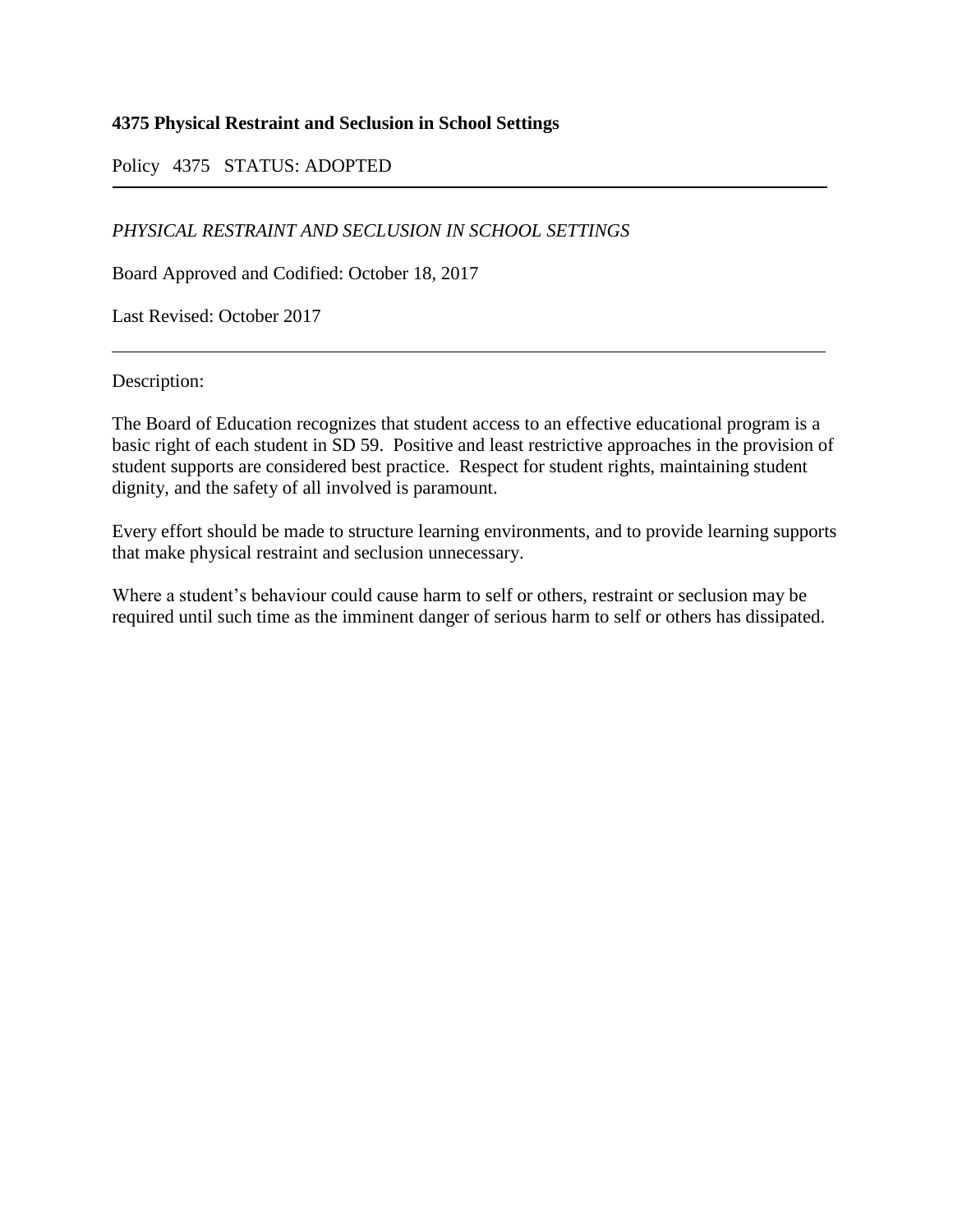### *PHYSICAL RESTRAINT AND SECLUSION IN SCHOOL SETTINGS*

Board Approved: October 18, 2017

Last Reviewed: October 2017

### Definitions:

*Behaviour:* the actions by which an individual adjusts to his or her environment. It is commonly understood that behaviour is communication. It is the impact of the behaviour that dictates whether a behaviour is negative or positive. Understanding that behaviour is communication, the purpose of these guidelines is to promote a response that protects both the individual and other's safety and well-being.

*Physical Restraint:* is a method of restricting another person's freedom of movement or mobility in order to secure and maintain the safety of the person or the safety of others.

**Seclusion:** is the voluntary confinement of a person, alone in a room, enclosure, or space which the person is physically prevented from leaving.

### Guidelines:

- 1. Where a student's behaviour could cause harm to self or others:
	- a. Physical restraint and/or seclusion may be used only in emergency circumstances:
		- i. Any instance of physical restraint and/or seclusion must be documented and reported to the Director of Learning Services;
		- ii. Notification, by the school principal, to the student's parent(s)/guardian(s) must occur as soon as possible after an incident and prior to the end of the school day on which the incident occurred;
		- iii. A debriefing will occur, with involved school personnel, parents or guardians of the student, and where possible with the student to examine what happened and what could be changed.
	- b. Practice of restraint or seclusion will not be common practice in any student's educational program.
	- c. The student's educational planning must include the development of an Individual Education Plan (IEP) that includes:
		- i. A formal positive behaviour support plan including positive behaviour intervention supports and conflict de-escalation procedures;